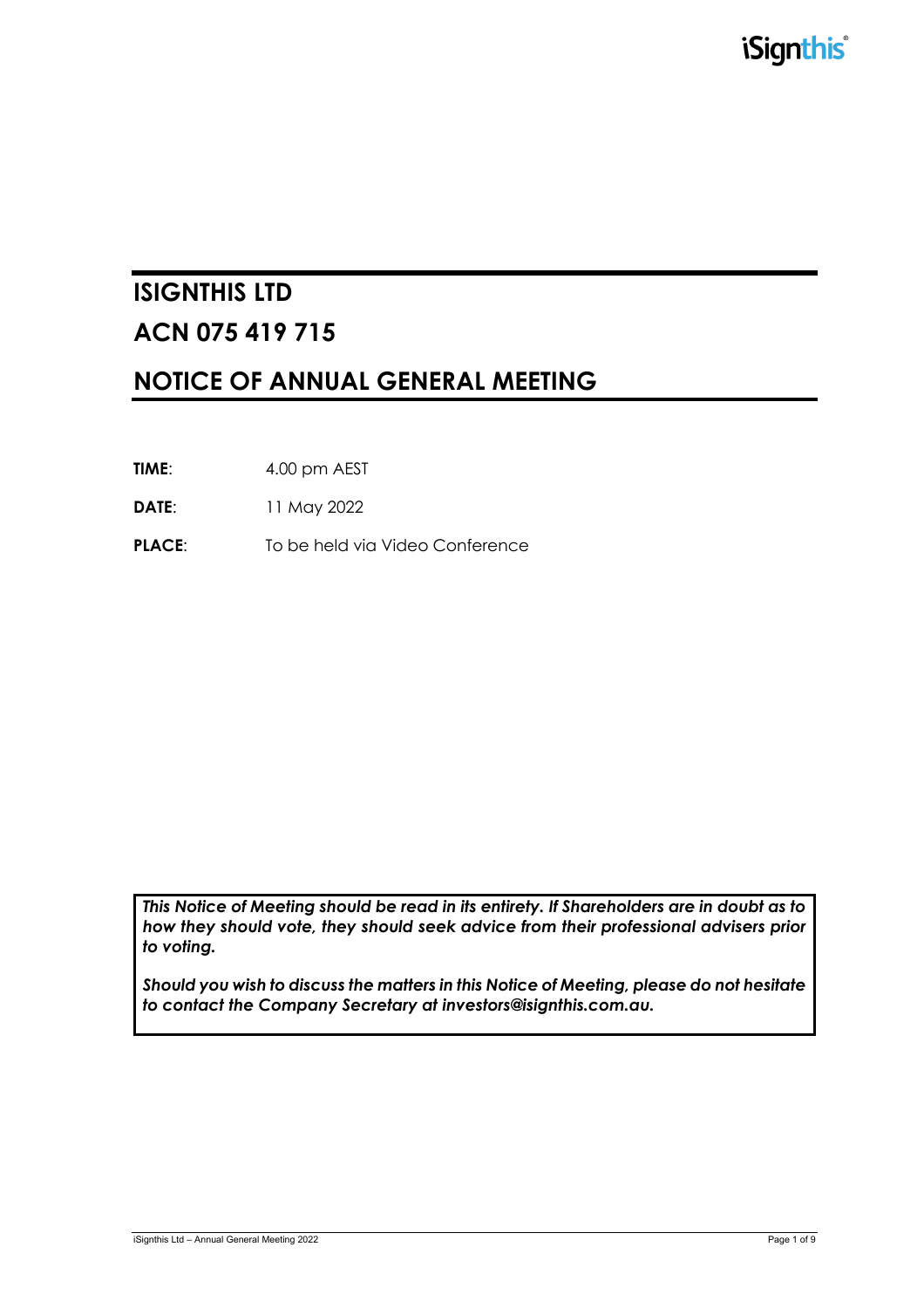### **CONTENTS PAGE**

| Business of the Meeting (setting out the proposed resolutions) |  |
|----------------------------------------------------------------|--|
| Explanatory Statement (explaining the proposed resolutions)    |  |
| Glossary                                                       |  |

### **IMPORTANT INFORMATION**

#### **TIME AND PLACE OF MEETING**

Notice is given that the meeting of the Shareholders to which this Notice of Meeting relates (**Meeting**) will be held:

- at **4.00 pm (AEST)**
- on **Wednesday 11 May 2022**
- Via **video conference**. Due to COVID-19 attendance will be video conference, attendee registration will be by weblink below which will be available up **to 4.00pm (AEST) Monday 9 May 2022.** You will need your Security Holder Number (SRN/HIN), name and email address to register. **https://bit.ly/3wT5EuO**

The Meeting will be held using virtual technology only, pursuant to *ASIC Corporations (Virtual-only Meetings) Instrument 2022/129*. On 4 April 2022, the Company passed a directors' resolution to the effect that, in the opinion of the directors, due to the impact of the COVID-19 pandemic, it would be unreasonable for the Company to hold a meeting of its members, wholly or partially, at one or more physical venues.

#### **YOUR VOTE IS IMPORTANT**

The business of the Meeting affects your shareholding and your vote is important.

#### **VOTING ELIGIBILITY**

The Directors have determined pursuant to Regulation 7.11.37 of the Corporations Regulations 2001 (Cth) that the persons eligible to vote at the Meeting are those who are registered Shareholders at 7:00 pm AEST on Monday 9 May 2022.

#### **VOTING BY PROXY**

To vote by proxy, please complete and sign the Proxy Form which has been mailed directly to you (and any authority under which the proxy is signed) and return the Proxy Form (and any authority) to the Company by post, facsimile or email (see details below), so that it is received not less than 48 hours prior to the commencement of the Meeting.

- online Register or login in and follow the prompts to lodge your vote see proxy form for further information.
- by post Computershare Investor Services Pty Limited, GPO Box 242, Melbourne, VIC 3001
- by facsimile facsimile number 1800 783 447 (within Australia) or +61 3 9473 2555 (outside Australia)
- by email investors@isignthis.com.au

Please refer to the enclosed Proxy Form for further instructions on how to appoint a proxy.

In accordance with section 249L of the Corporations Act, members are advised that: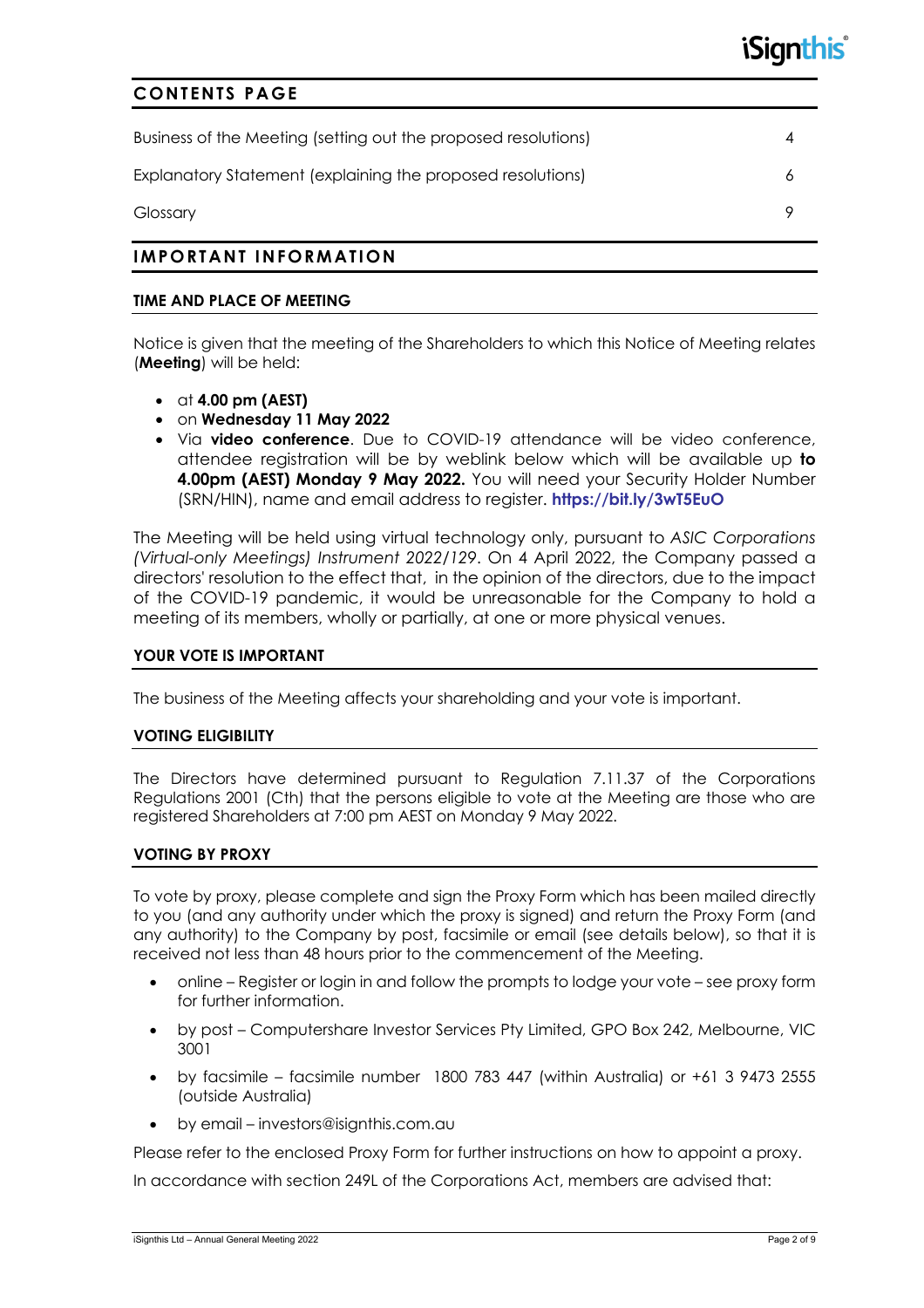

- each member has a right to appoint a proxy;
- the proxy need not be a member of the Company; and
- a member who is entitled to cast 2 or more votes may appoint 2 proxies and may specify the proportion or number of votes each proxy is appointed to exercise. If the member appoints 2 proxies and the appointment does not specify the proportion or number of the member's votes, then in accordance with section 249X(3) of the Corporations Act, each proxy may exercise one-half of the votes.

Shareholders and their proxies should be aware that, on a poll:

- if proxy holders vote, they must cast all directed proxies as directed; and
- any directed proxies which are not voted will automatically default to the Chair, who must vote the proxies as directed.

#### *Proxy vote if appointment specifies way to vote*

Section 250BB(1) of the Corporations Act provides that an appointment of a proxy may specify the way the proxy is to vote on a particular resolution and, if it does:

- the proxy need not vote on a show of hands, but if the proxy does so, the proxy must vote that way (i.e. as directed); and
- if the proxy has 2 or more appointments that specify different ways to vote on the resolution, the proxy must not vote on a show of hands; and
- if the proxy is the chair of the meeting at which the resolution is voted on, the proxy must vote on a poll, and must vote that way (i.e. as directed); and
- if the proxy is not the chair, the proxy need not vote on the poll, but if the proxy does so, the proxy must vote that way (i.e. as directed).

#### *Transfer of non-chair proxy to chair in certain circumstances*

Section 250BC of the Corporations Act provides that, if:

- an appointment of a proxy specifies the way the proxy is to vote on a particular resolution at a meeting of the Company's members; and
- the appointed proxy is not the chair of the meeting; and
- at the meeting, a poll is duly demanded on the resolution; and
- either of the following applies:
	- o the proxy is not recorded as attending the meeting; or
	- o the proxy does not vote on the resolution,

the chair of the meeting is taken, before voting on the resolution closes, to have been appointed as the proxy for the purposes of voting on the resolution at the meeting.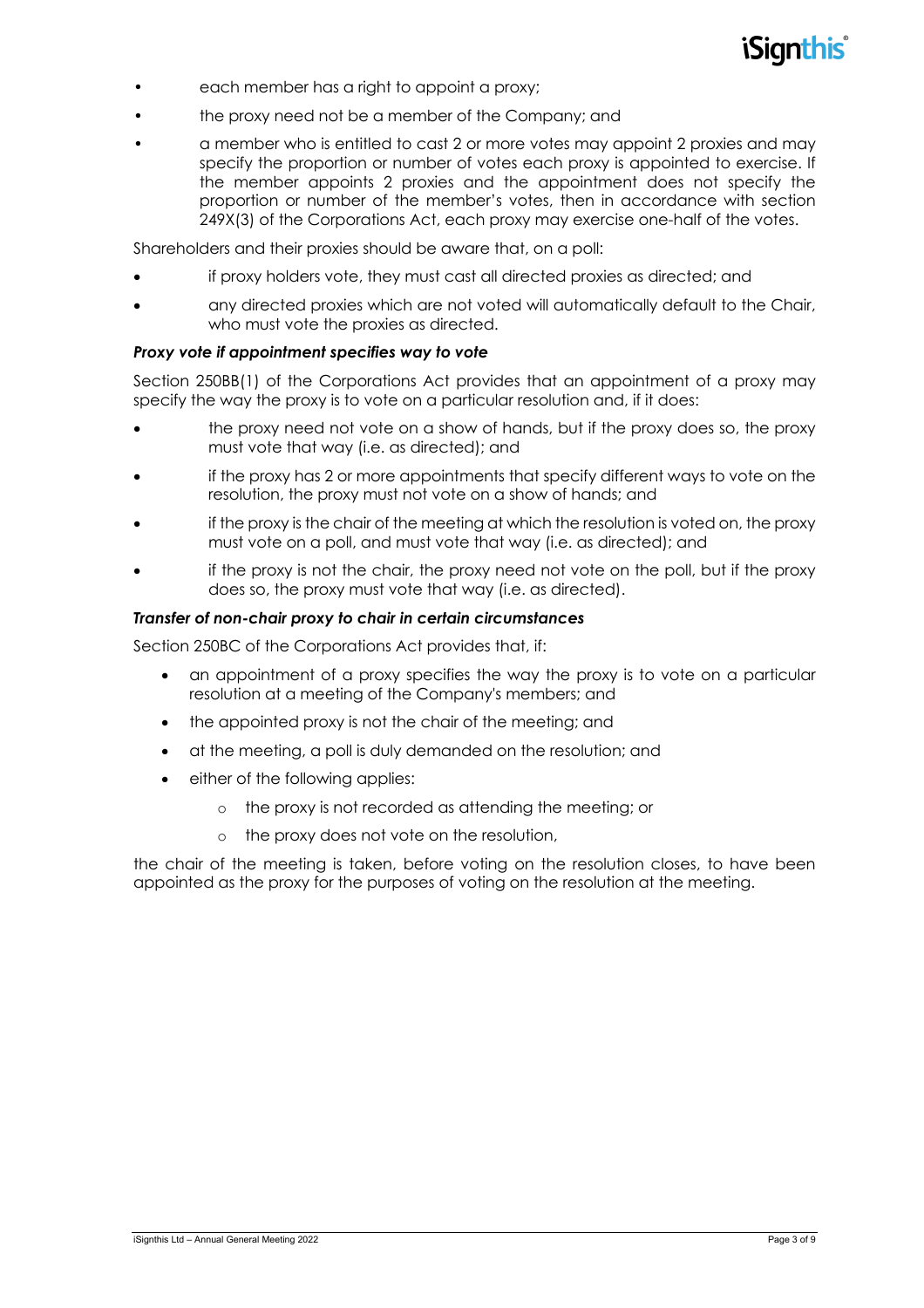### **BUSINESS OF THE MEETING**

#### **AGENDA**

#### **1. FINANCIAL STATEMENTS AND REPORTS**

To receive and consider the annual financial report of the Company for the financial year ended 31 December 2021 together with the directors' report and the auditor's report.

#### **2. RESOLUTION 1 – ADOPTION OF REMUNERATION REPORT**

To consider and, if thought fit, to pass, with or without amendment, the following resolution as a **non-binding ordinary resolution**:

*"That, for the purpose of section 250R(2) of the Corporations Act and for all other purposes, approval is given for the adoption of the Remuneration Report as contained in the Company's annual financial report for the financial year ended 31 December 2021."*

#### **Note: the vote on this Resolution is advisory only and does not bind the Directors or the Company.**

#### **Voting exclusion statement:**

A vote on this Resolution must not be cast (in any capacity) by or on behalf of either of the following persons:

- (a) a member of the Key Management Personnel, details of whose remuneration are included in the Remuneration Report; or
- (b) a Closely Related Party of such a member.

However, a person (the **prohibited voter**) described above may vote directed proxies for someone other than a prohibited voter.

Further, a member of the Key Management Personnel (regardless of whether or not their remuneration details are disclosed in the Remuneration Report) and their Closely Related Parties may not cast a vote on this Resolution as a proxy unless that person is appointed as a proxy by writing that specifies the way the proxy is to vote on this Resolution and the vote is not cast on behalf of a prohibited voter. However, the Chair can vote undirected proxies, provided the proxy expressly authorises the Chair to exercise the proxy even though this Resolution is connected directly or indirectly with the remuneration of a member of the Key Management Personnel.

#### **3. RESOLUTION** *2* **– RE-ELECTION OF DIRECTOR – MR BARNABY EGERTON-WARBURTON**

To consider and, if thought fit, to pass, with or without amendment, the following resolution as an **ordinary resolution**:

*"That, for the purpose of clause 13.2 of the Constitution and for all other purposes, Mr Barnaby Egerton-Warburton, a Director, retires by rotation, and being eligible, is re-elected as a Director."*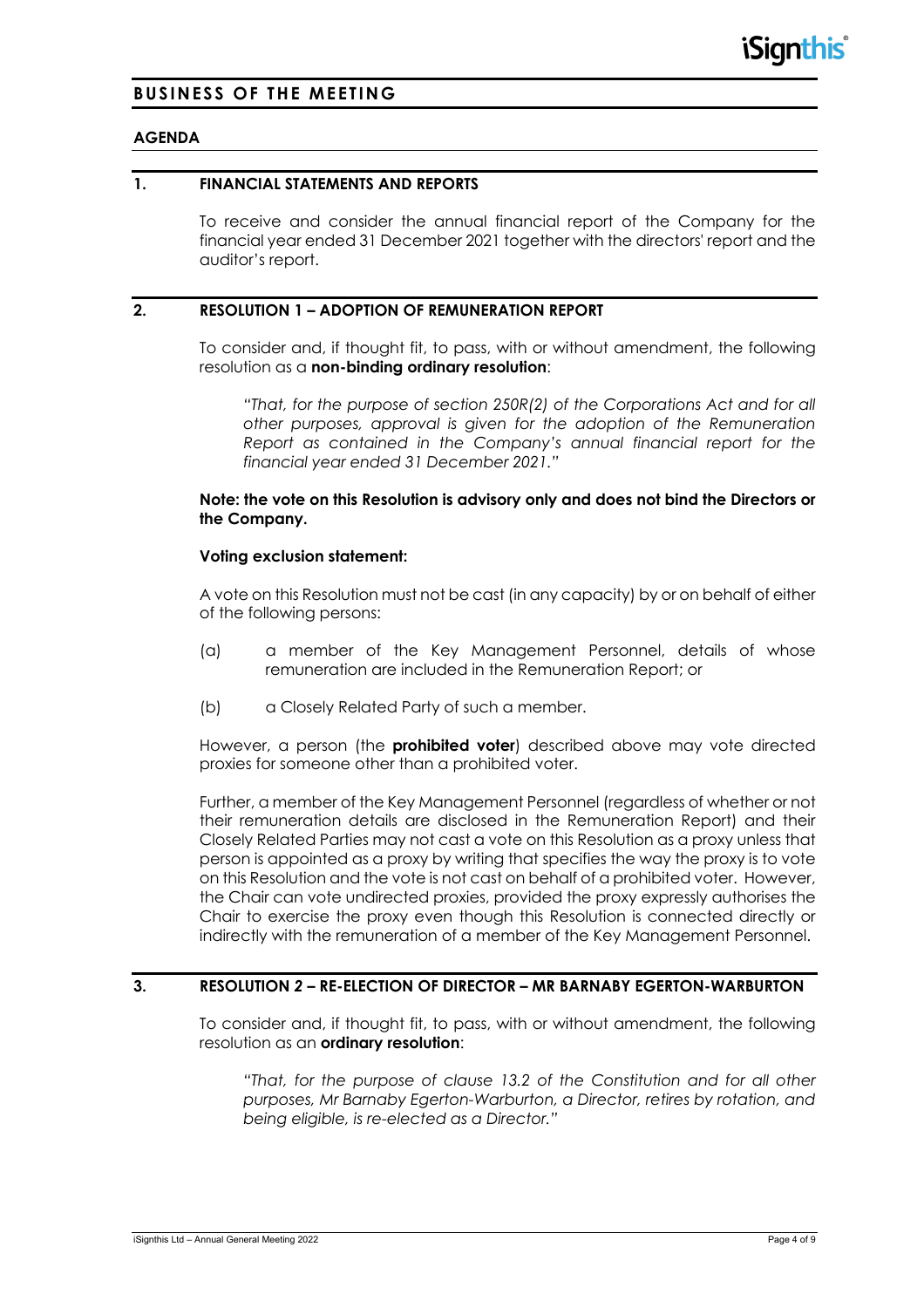#### **4. RESOLUTION 3 – CHANGE OF COMPANY NAME**

To consider and, if thought fit, to pass, the following resolution as a **special resolution**:

*"That, for the purpose of section 157 of the Corporations Act and for all other purposes, Shareholders approve the change of the name of the Company to Southern Cross Payments Limited on the terms and conditions in the Explanatory Memorandum."*

Please refer to the Explanatory Memorandum attached to the Notice of Meeting for more information on the Resolutions.

*DATED: 12 APRIL 2022*

**By Order of the Board**

E. Warrell

**ELIZABETH WARRELL Company Secretary**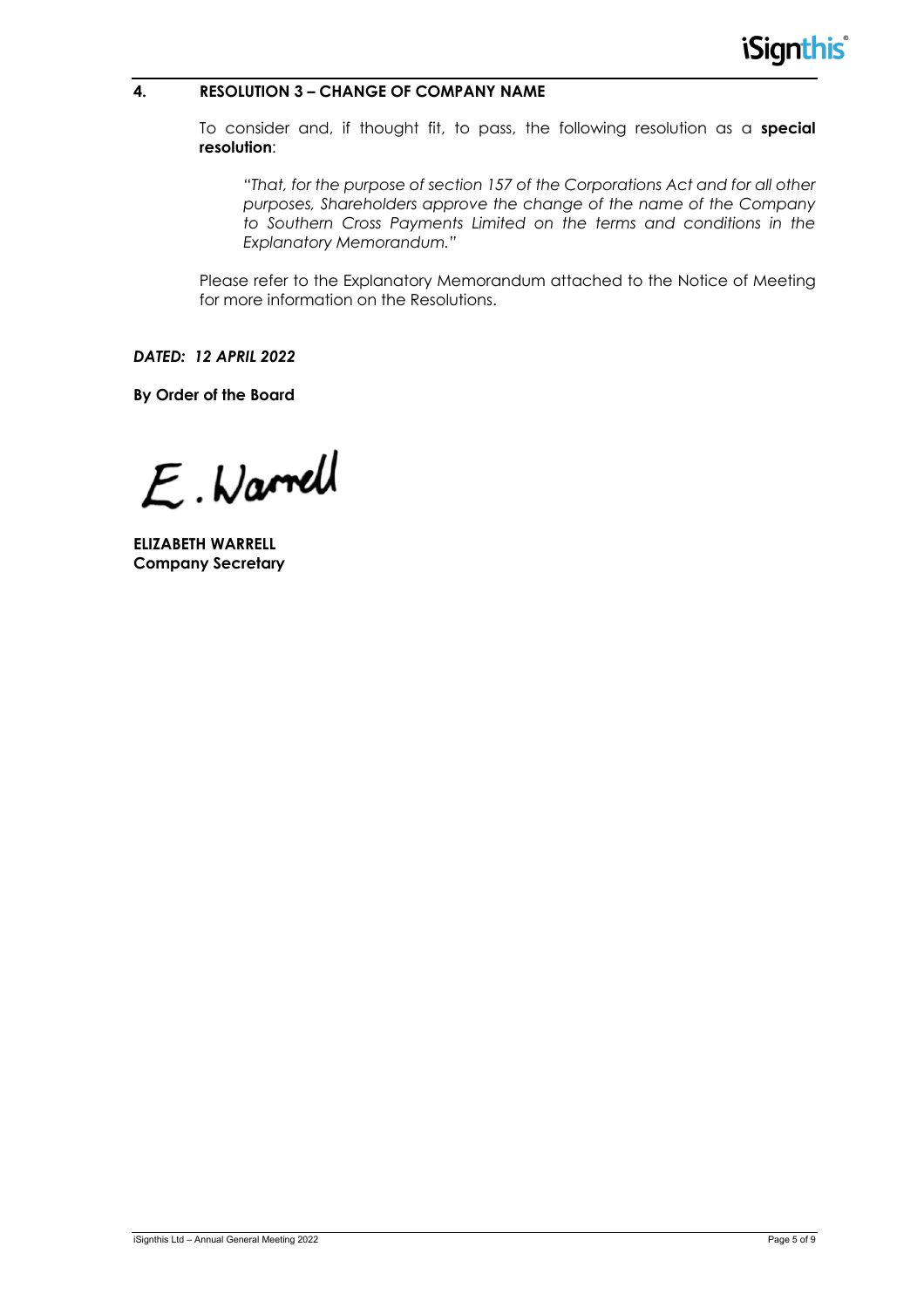# **EXPLANATORY STATEMENT**

This Explanatory Statement has been prepared to provide information which the Directors believe to be material to Shareholders in deciding whether or not to pass the Resolutions which are the subject of the business of the Meeting.

The Directors recommend that Shareholders read the Notice of Meeting (including this Explanatory Statement and the Proxy Form) in full before making any decision in relation to the Resolutions.

#### **1. FINANCIAL STATEMENTS AND REPORTS**

In accordance with the Corporations Act and the Constitution, the business of the Meeting will include receipt and consideration of the annual financial report of the Company for the financial year ended 31 December 2021 together with the directors' report and the auditor's report.

There is no requirement in the Corporations Act or Constitution for Shareholders to approve the annual financial report, directors' report or auditor's report.

Shareholders will be given a reasonable opportunity to ask questions and make comments on these reports, and on the management of the Company.

The Company will not provide a hard copy of the Company's annual financial report to Shareholders unless specifically requested to do so. The Company's annual financial report is available on its website at **http://www.isignthis.com.au**.

#### **2. RESOLUTION 1 – ADOPTION OF REMUNERATION REPORT**

#### **2.1 General**

The Corporations Act requires that at a listed company's annual general meeting, a resolution that the remuneration report be adopted must be put to the shareholders. However, such a resolution is advisory only and does not bind the Company or the Directors of the Company.

The remuneration report sets out the Company's remuneration arrangements for the Directors and senior management of the Company. The remuneration report is part of the directors' report contained in the annual financial report of the Company for a financial year.

The chair of the meeting must allow a reasonable opportunity for its shareholders to ask questions about or make comments on the remuneration report at the annual general meeting.

#### **2.2 Two strikes rule**

A company is required to put to its shareholders a resolution proposing the calling of another meeting of shareholders to consider the appointment of directors of the company (**Spill Resolution**) if, at consecutive annual general meetings, at least 25% of the votes cast on a remuneration report resolution are voted against adoption of the remuneration report and at the first of those annual general meetings a Spill Resolution was not put to vote. If required, the Spill Resolution must be put to vote at the second of those annual general meetings.

If more than 50% of votes cast are in favour of the Spill Resolution, the company must convene a shareholder meeting (**Spill Meeting**) within 90 days of the second annual general meeting.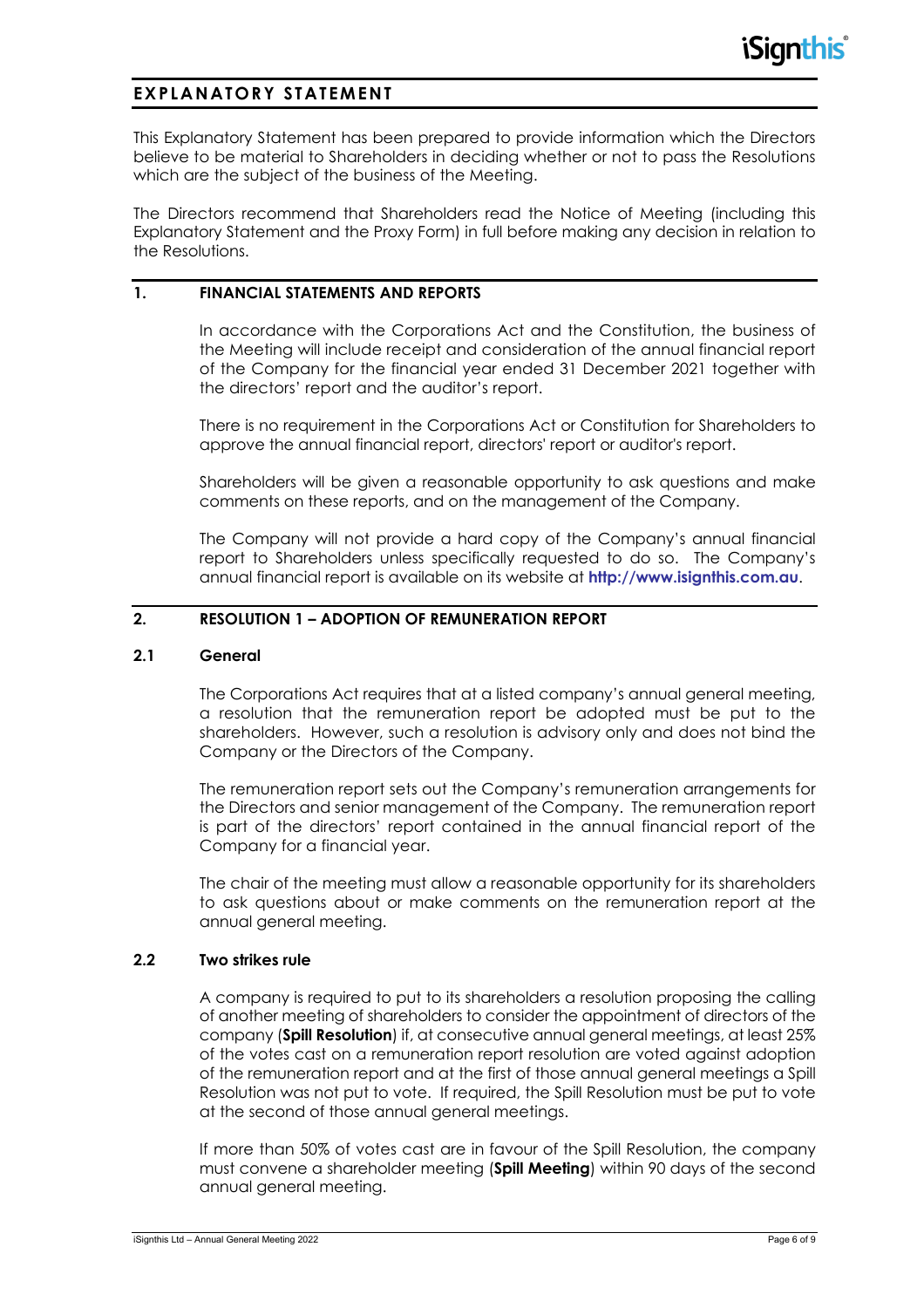

All of the Directors of the company who were in office when it was resolved to put the directors' report to the second annual general meeting, other than the managing director of the company, will cease to hold office immediately before the end of the Spill Meeting but may stand for re-election at the Spill Meeting.

Following the Spill Meeting those persons whose election or re-election as Directors of the company is approved will be the Directors of the company.

#### **2.3 Previous annual general meeting**

At the Company's 2021 annual general meeting the votes cast against the Company's 2020 remuneration report were less than 25%. Accordingly, the Spill Resolution is not relevant for the Meeting.

#### **2.4 Voting exclusion statement**

Please refer to the voting exclusion statement for this Resolution in the Notice of Meeting.

#### **2.5 Directors' recommendation**

Noting that each Director has a personal interest in their own remuneration from the Company as set out in the Remuneration Report, the Directors unanimously recommend that you vote in favour of this non-binding ordinary resolution.

#### **3. RESOLUTION 2 – RE-ELECTION OF DIRECTOR – MR BARNABY EGERTON-WARBURTON**

Clause 13.2 of the Constitution requires that at the Company's annual general meeting in every year, one-third of the Directors for the time being, or, if their number is not a multiple of 3, then the number nearest one-third (rounded upwards in case of doubt), shall retire from office, provided always that no Director (except a Managing Director) shall hold office for a period in excess of 3 years, or until the third annual general meeting following his or her appointment, whichever is the longer, without submitting himself or herself for re-election. This is consistent with ASX Listing Rules 14.4 and 14.5.

The Directors to retire at an annual general meeting are those who have been longest in office since their last election, but, as between persons who became Directors on the same day, those to retire shall (unless they otherwise agree among themselves) be determined by drawing lots.

A Director who retires by rotation under clause 13.2 of the Constitution is eligible for re-election.

The Company currently has 3 Directors and accordingly 1 must retire. Mr Barnaby Egerton-Warburton, the Director longest in office since his last election, retires by rotation and seeks re-election as a Director.

The Directors, other than Mr Barnaby Egerton-Warburton, unanimously support the re-election of Mr Barnaby Egerton-Warburton as a Director and recommend that Shareholders vote in favour of this Resolution.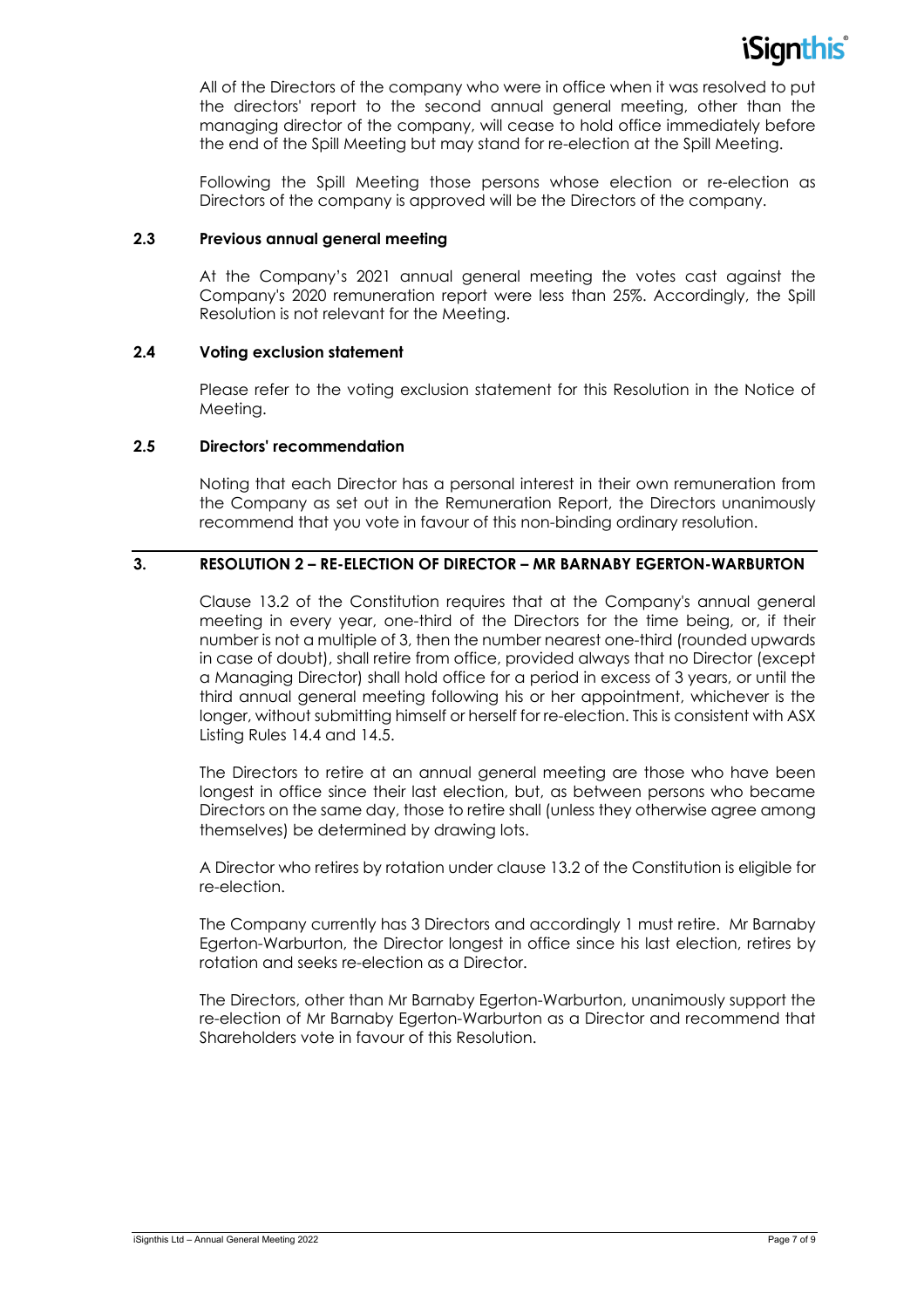#### **4. RESOLUTION 3 – CHANGE OF COMPANY NAME**

#### **4.1 Purpose of the resolution**

Resolution 3 is a special resolution and seeks the approval of Shareholders for the Company to change its name to Southern Cross Payments Limited.

Pursuant to section 157 of the Corporations Act, if a company wants to change its name, it must pass a special resolution adopting a new name and lodge an application in the prescribed form with ASIC. Special resolutions require the support of at least 75% of the votes cast.

The Board believes that the name of the Company should be reflective of its strategic direction. With the demerger from ISX Financial EU PLC now complete, the Board believes that the name of the Company should reflect its new focus on the Australian payments market and hence the Board believes Southern Cross Payments Limited is the ideal name to carry the Company on through its next evolution.

If Resolution 3 is passed the change of name will take effect when ASIC alters the details of the Company's registration and the Constitution of the Company is amended to reflect the change of name.

The proposed name has been reserved by the Company and if Resolution 3 is passed, the Company will lodge a copy of the special resolution and the prescribed form with ASIC following the meeting, in order to effect the change.

### **4.2 Directors' recommendation**

The Board unanimously recommend that Shareholders vote in favour of Resolution 3.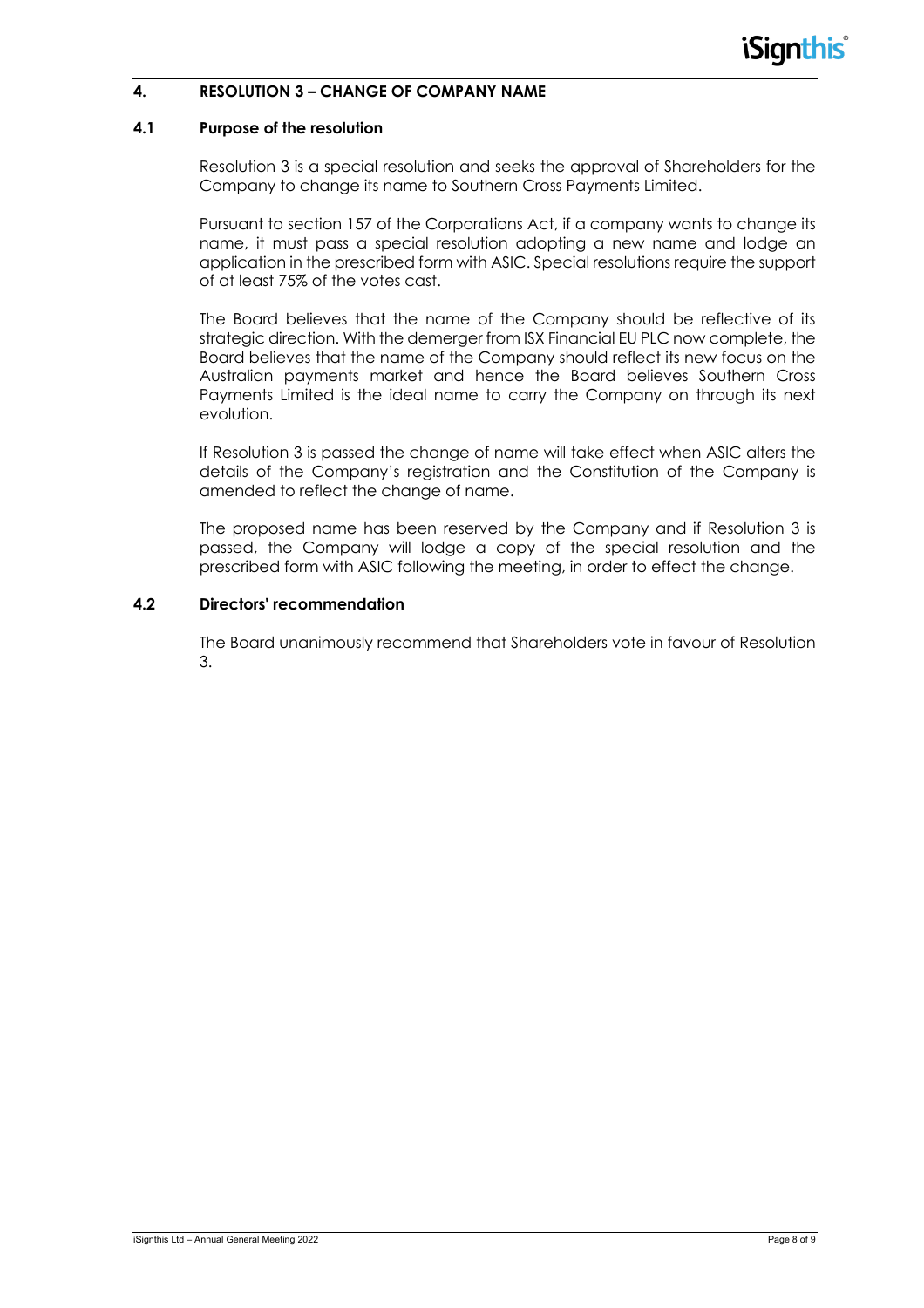## **GLOSSARY**

**\$** means Australian dollars.

**Annual General Meeting** or **Meeting** means the meeting convened by the Notice.

**ASIC** means the Australian Securities and Investments Commission.

**ASX** means ASX Limited (ACN 008 624 691) or the Australian Securities Exchange, as the context requires.

**ASX Listing Rules** means the Listing Rules of ASX.

**Board** means the current board of Directors of the Company.

**Chair** means the chair of the Meeting.

#### **Closely Related Party of a member of the Key Management Personnel** means:

- (a) a spouse or child of the member;
- (b) a child of the member's spouse;
- (c) a dependent of the member or the member's spouse;
- (d) anyone else who is one of the member's family and may be expected to influence the member, or be influenced by the member, in the member's dealing with the entity;
- (e) a company the member controls; or
- (f) a person prescribed by the *Corporations Regulations 2001* (Cth).

**Company** means iSignthis Ltd (ACN 075 419 715).

**Constitution** means the Company's constitution.

**Corporations Act** means the *Corporations Act 2001* (Cth).

**Directors** means the current directors of the Company.

**Explanatory Statement** means the explanatory statement accompanying the Notice.

**Key Management Personnel** has the same meaning as in the accounting standards issued by the Australian Accounting Standards Board and means those persons having authority and responsibility for planning, directing and controlling the activities of the Company, or if the Company is part of a consolidated entity, of the consolidated entity, directly or indirectly, including any Director (whether executive or otherwise) of the Company, or if the Company is part of a consolidated entity, of an entity within the consolidated group.

**Notice** or **Notice of Meeting** means this notice of meeting including the Explanatory Statement and the Proxy Form.

**Performance Rights** means performance rights issued under the Performance Rights Plan.

**Performance Rights Plan** means the "iSignthis Ltd Employee Incentive Plan - Performance Rights".

**Proxy Form** means the proxy form accompanying the Notice.

**Remuneration Report** means the remuneration report set out in the director's report section of the Company's annual financial report for the financial year ended 31 December 2021.

**Resolutions** means the resolutions set out in the Notice of Meeting, or any one of them, as the context requires.

**Share** means a fully paid ordinary share in the capital of the Company.

**Shareholder** means a holder of a Share.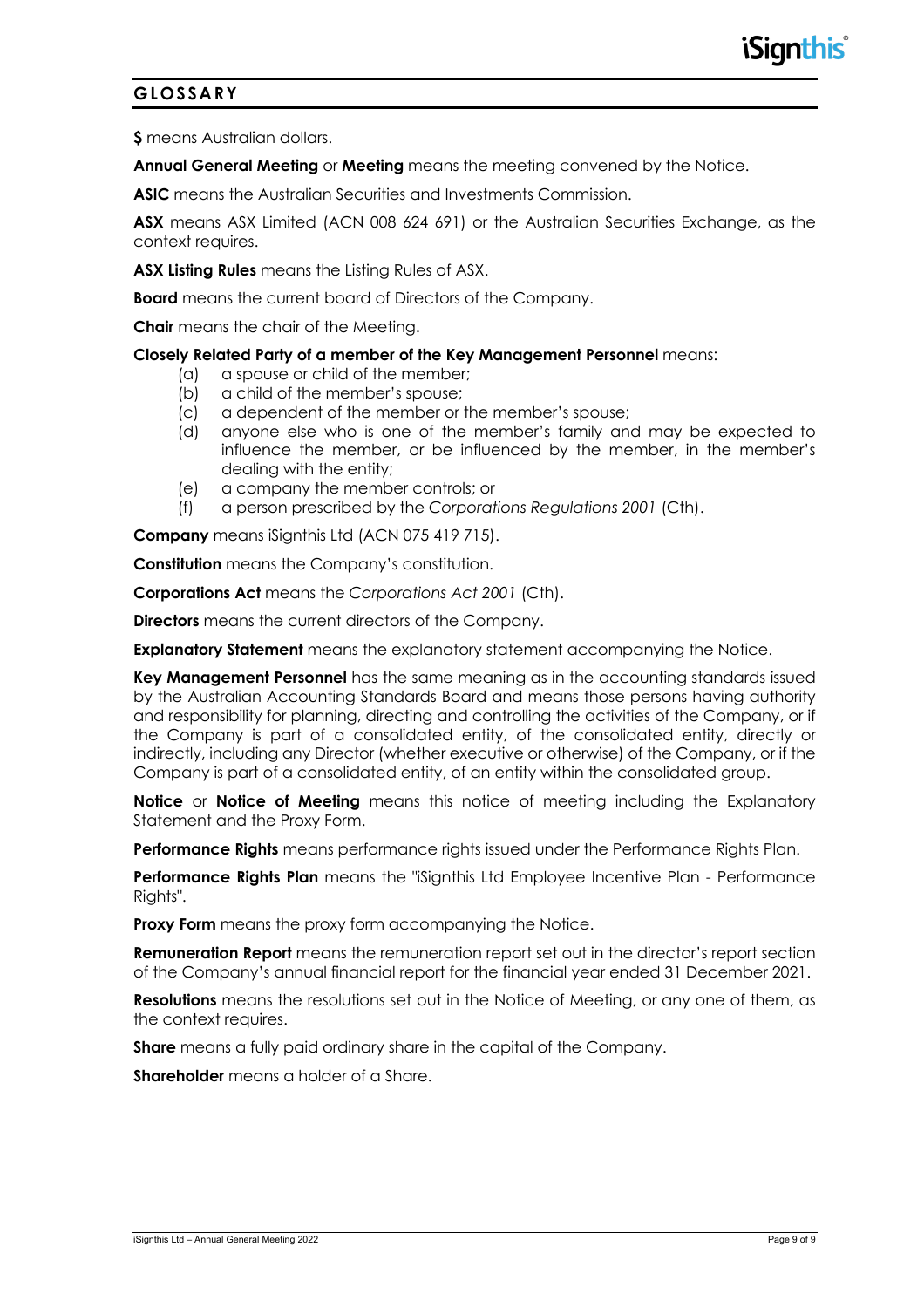

*"Your Identity Secured, your payments made Safe"*

ABN 93 075 419 715

# **Need assistance?**

**Phone:**

**Online:**



1300 850 505 (within Australia) +61 3 9415 4000 (outside Australia)

www.investorcentre.com/contact



# **YOUR VOTE IS IMPORTANT**

For your proxy appointment to be effective it must be received by **4:00pm (AEST) on Monday, 9 May 2022.**

# **Proxy Form**

### **How to Vote on Items of Business Lodge your Proxy Form:**

All your securities will be voted in accordance with your directions.

#### **APPOINTMENT OF PROXY**

**Voting 100% of your holding:** Direct your proxy how to vote by marking one of the boxes opposite each item of business. If you do not mark a box your proxy may vote or abstain as they choose (to the extent permitted by law). If you mark more than one box on an item your vote will be invalid on that item.

**Voting a portion of your holding:** Indicate a portion of your voting rights by inserting the percentage or number of securities you wish to vote in the For, Against or Abstain box or boxes. The sum of the votes cast must not exceed your voting entitlement or 100%.

**Appointing a second proxy:** You are entitled to appoint up to two proxies to attend the meeting and vote on a poll. If you appoint two proxies you must specify the percentage of votes or number of securities for each proxy, otherwise each proxy may exercise half of the votes. When appointing a second proxy write both names and the percentage of votes or number of securities for each in Step 1 overleaf.

**A proxy need not be a securityholder of the Company.**

#### **SIGNING INSTRUCTIONS FOR POSTAL FORMS**

**Individual:** Where the holding is in one name, the securityholder must sign.

**Joint Holding:** Where the holding is in more than one name, all of the securityholders should sign.

Power of Attorney: If you have not already lodged the Power of Attorney with the registry, please attach a certified photocopy of the Power of Attorney to this form when you return it.

**Companies:** Where the company has a Sole Director who is also the Sole Company Secretary, this form must be signed by that person. If the company (pursuant to section 204A of the Corporations Act 2001) does not have a Company Secretary, a Sole Director can also sign alone. Otherwise this form must be signed by a Director jointly with either another Director or a Company Secretary. Please sign in the appropriate place to indicate the office held. Delete titles as applicable.

#### **PARTICIPATING IN THE MEETING**

#### **Corporate Representative**

If a representative of a corporate securityholder or proxy is to participate in the meeting you will need to provide the appropriate "Appointment of Corporate Representative". A form may be obtained from Computershare or online at www.investorcentre.com/au and select "Printable Forms".

#### **Online:**

Lodge your vote online at www.investorvote.com.au using your secure access information or use your mobile device to scan the personalised QR code.

Your secure access information is

**SRN/HIN: Control Number: 186687**

For Intermediary Online subscribers (custodians) go to www.intermediaryonline.com

**By Mail:**

Computershare Investor Services Pty Limited GPO Box 242 Melbourne VIC 3001 Australia

**By Fax:**

1800 783 447 within Australia or +61 3 9473 2555 outside Australia



**PLEASE NOTE:** For security reasons it is important that you keep your SRN/HIN confidential.

You may elect to receive meeting-related documents, or request a particular one, in electronic or physical form and may elect not to receive annual reports. To do so, contact Computershare.